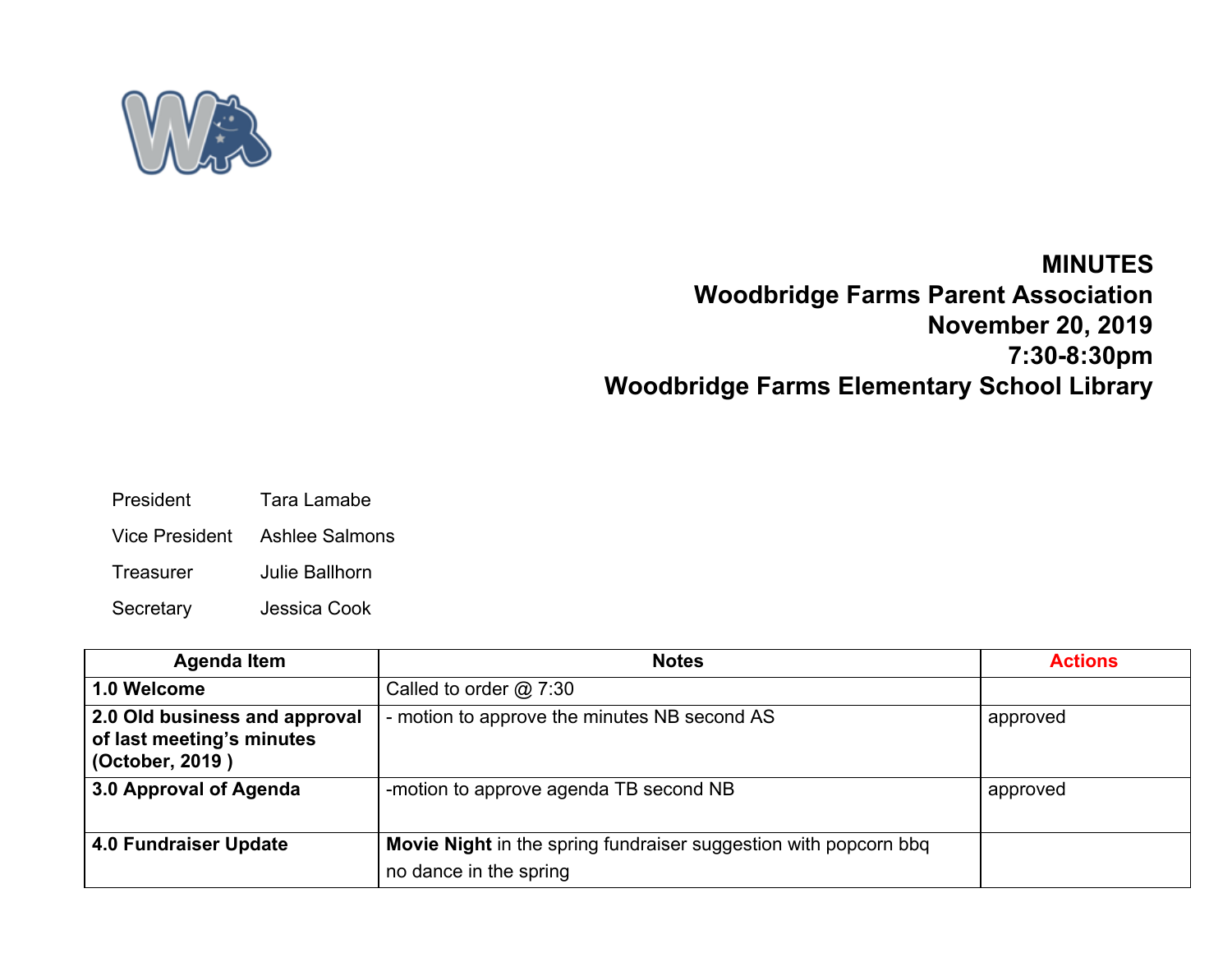|                             | <b>Wee Wonderland:</b>                                                                                                                                                                                                                                                                                                                                                                                                                               |  |
|-----------------------------|------------------------------------------------------------------------------------------------------------------------------------------------------------------------------------------------------------------------------------------------------------------------------------------------------------------------------------------------------------------------------------------------------------------------------------------------------|--|
|                             | suggesting set up on monday. we can get through all the classrooms<br>in 2 days and it cuts out needing to come in on sunday allowing it to<br>run Tuesday-Wednesday. Document to go home with families is ready<br>to go December 2 back December 11. Trying to cut out the \$3 table if<br>possible. Sending out a new survey. Looking into asking places for<br>donations of items to add to our stock. wrapping paper and gift tag<br>donations. |  |
|                             | <b>Christmas Raffle:</b>                                                                                                                                                                                                                                                                                                                                                                                                                             |  |
|                             | Just need an AGLC license. We need a letter of support from office<br>staff. Would replace the basket. Advertising done beforehand. motion<br>to approve the christmas 50/50 on december 12, 2019 JP second NB<br><b>APPROVED</b> information sent out soon. Volunteers for the christmas<br>concert to do tear down and return to Wes Hosford. Volunteer form to<br>be sent out soon.                                                               |  |
| <b>5.0 Treasurer Update</b> | balance was \$25, 470.59                                                                                                                                                                                                                                                                                                                                                                                                                             |  |
|                             | great success on the sausage fundraiser. up \$1200 profit from last<br>year.                                                                                                                                                                                                                                                                                                                                                                         |  |
|                             | dance broke even with about \$30 profit                                                                                                                                                                                                                                                                                                                                                                                                              |  |
|                             | complete budget update for next meeting                                                                                                                                                                                                                                                                                                                                                                                                              |  |
| <b>6.0 New Business</b>     | Azure drumming \$1200 they come for one day and do one grade at a<br>time and every student gets a drum for a 45 minute session. fits in with<br>music program. possibly drumming with excersise balls which is more<br>expensive.                                                                                                                                                                                                                   |  |
|                             | inline, symphony (consider sending one grade per year, ie grade 4s),<br>and rocks and rings rotation. needing to decide what type of rotation<br>for school enhancement funding.                                                                                                                                                                                                                                                                     |  |
| <b>7.0 Announcements</b>    |                                                                                                                                                                                                                                                                                                                                                                                                                                                      |  |